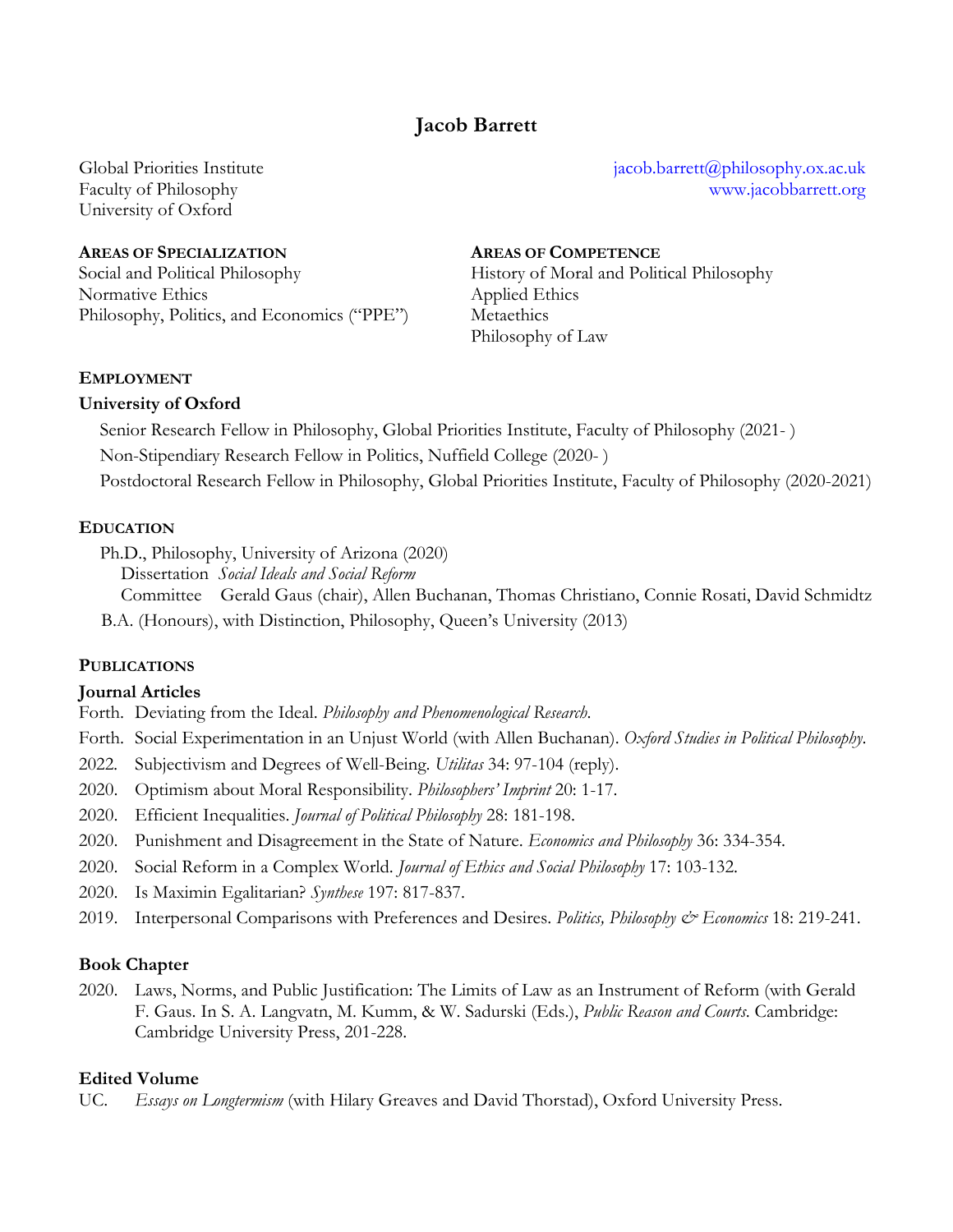## **Book Reviews**

- 2022. Review of David Estlund, *Utopophobia: On The Limits (if Any) of Political Philosophy*, *Mind*.
- 2020. Review of Kevin Vallier, *Must Politics be War?: Restoring our Trust in the Open Society*, *Journal of Moral Philosophy* 17.

## **SELECTED FELLOWSHIPS AND AWARDS**

William H. Fink Prize for Overall Outstanding Graduate Student, 2020 Social Philosophy & Policy Research Assistant Fellowship, 2019-2020 Joel Feinberg Dissertation Fellowship, 2018-2019 Templeton Research Assistant Fellowship, 2015-2016, 2016-2017 Graduate College Fellowship, 2013-2014

## **SELECTED PRESENTATIONS**

| "Social Beneficence"                                                                                                                      |
|-------------------------------------------------------------------------------------------------------------------------------------------|
| Nuffield Political Theory Workshop, University of Oxford, 2022.                                                                           |
| Centre for Ethics, Law and Public Affairs, University of Warwick, 2022.                                                                   |
| "Ideology Critique and Game Theory"                                                                                                       |
| American Philosophical Association: Central Division, Chicago, IL, 2022 (symposium)                                                       |
| Politics, Philosophy, and Economics Society Conference, New Orleans, LA, 2022                                                             |
| "Neglectedness and Social Change"                                                                                                         |
| 8 <sup>th</sup> Oxford Workshop on Global Priorities Research, University of Oxford, 2021                                                 |
| "Moral Uncertainty and Public Justification"                                                                                              |
| Centre for the Study of Social Justice, University of Oxford, 2021                                                                        |
| "Social Experimentation in an Unjust World"                                                                                               |
| 9th Annual Workshop for Oxford Studies in Political Philosophy, Tucson, AZ, 2021                                                          |
| "Ethical Veganism and Free Riding"                                                                                                        |
| Centre for the Study of Social Justice, University of Oxford, 2021                                                                        |
| DaGERS Ethics Reading Group, University of California, Davis, 2020                                                                        |
| "Institutional Selection"                                                                                                                 |
| 5 <sup>th</sup> Oxford Workshop on Global Priorities Research, University of Oxford, 2020                                                 |
| "Efficient Egalitarianism"/ "The Equal Consideration of Interests"                                                                        |
| Department of Philosophy, University of Toronto, 2022                                                                                     |
| Department of Philosophy, Brown University, 2021                                                                                          |
| Department of Philosophy, University of California, Santa Barbara, 2020                                                                   |
| Department of Politics, New York University, 2020                                                                                         |
| Politics, Philosophy, and Economics Society Conference, New Orleans, LA, 2019                                                             |
| "Social Reform in a Complex World"                                                                                                        |
| Department of Philosophy, University of Sheffield, 2020                                                                                   |
| Department of Political Science, University of Amsterdam, 2019                                                                            |
| Southern Journal of Philosophy Workshop, University of Memphis, 2019                                                                      |
| Politics, Philosophy, and Economics Society Conference, New Orleans, LA, 2018                                                             |
|                                                                                                                                           |
| "Interpersonal Comparisons with Preferences and Desires"<br>Politics, Philosophy, and Economics Society Conference, New Orleans, LA, 2017 |